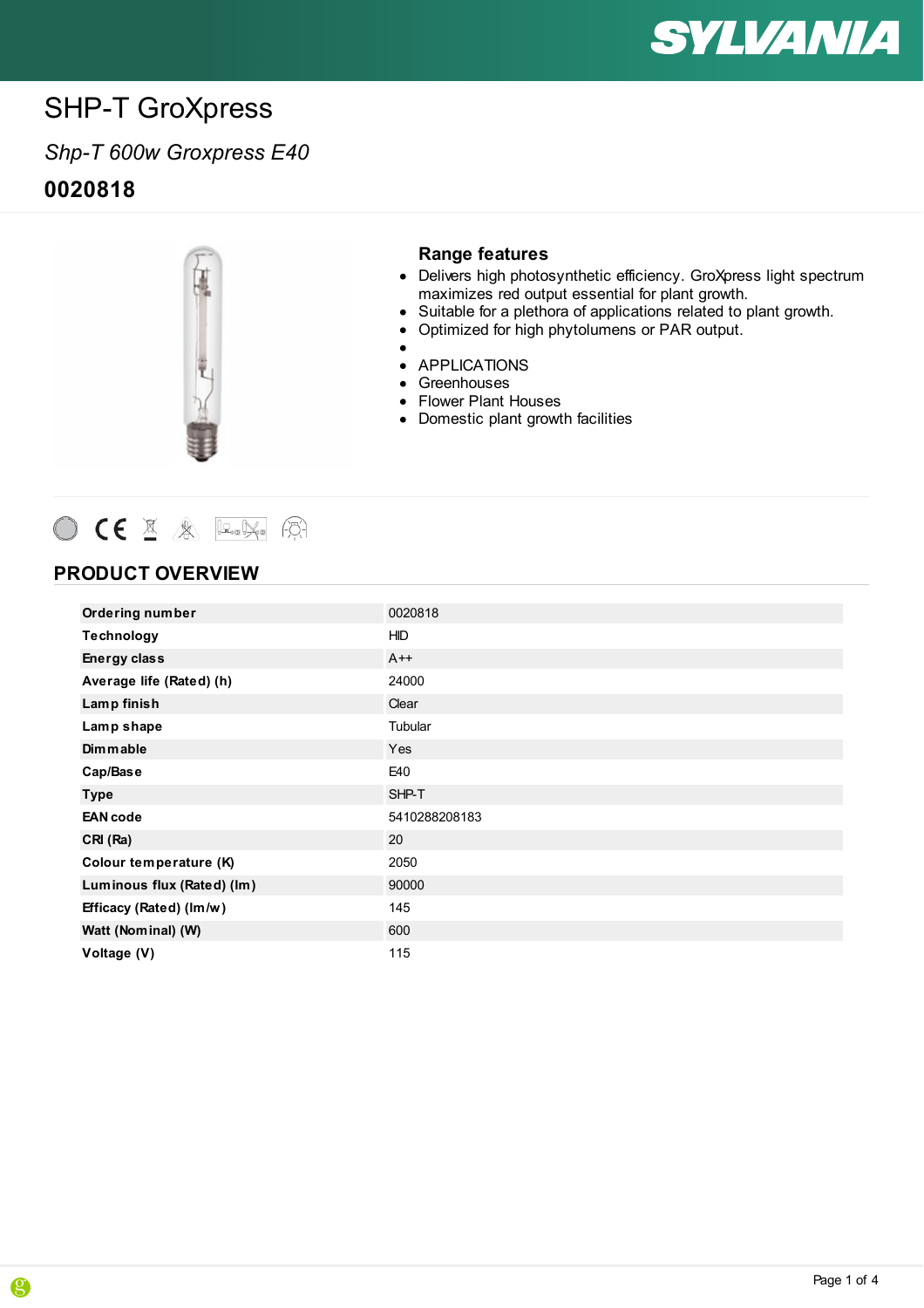

# *Shp-T 600w Groxpress E40*

**0020818**

## **DATA TABLE**

| General data                          |                                                                                                                                                                                                                                                                                                                                        |
|---------------------------------------|----------------------------------------------------------------------------------------------------------------------------------------------------------------------------------------------------------------------------------------------------------------------------------------------------------------------------------------|
| <b>Technology</b>                     | <b>HID</b>                                                                                                                                                                                                                                                                                                                             |
| <b>Ordering number</b>                | 0020818                                                                                                                                                                                                                                                                                                                                |
| Average life (Nominal) (h)            | 24000                                                                                                                                                                                                                                                                                                                                  |
| Life T90                              |                                                                                                                                                                                                                                                                                                                                        |
| Average life (Rated) (h)              | 24000                                                                                                                                                                                                                                                                                                                                  |
| Energy class                          | $A++$                                                                                                                                                                                                                                                                                                                                  |
| Lamp shape                            | Tubular                                                                                                                                                                                                                                                                                                                                |
| Lamp finish                           | Clear                                                                                                                                                                                                                                                                                                                                  |
| <b>Dimmable</b>                       | Yes                                                                                                                                                                                                                                                                                                                                    |
| Cap/Base                              | E40                                                                                                                                                                                                                                                                                                                                    |
| <b>Type</b>                           | SHP-T                                                                                                                                                                                                                                                                                                                                  |
| <b>EAN</b> code                       | 5410288208183                                                                                                                                                                                                                                                                                                                          |
| Range features                        | Delivers high photosynthetic efficiency. GroXpress light spectrum maximizes<br>red output essential for plant grow th. . Suitable for a plethora of applications<br>related to plant grow th. . Optimized for high phytolumens or PAR output.<br>APPLICATIONS. Greenhouses. Flow er Plant Houses. Domestic plant grow th<br>facilities |
| <b>Product name</b>                   | Shp-T 600w Groxpress E40                                                                                                                                                                                                                                                                                                               |
| Lamp mercury content (mg)             | 24                                                                                                                                                                                                                                                                                                                                     |
| Control gear required                 | yes                                                                                                                                                                                                                                                                                                                                    |
| <b>Fixture rating</b>                 | open                                                                                                                                                                                                                                                                                                                                   |
| <b>IEC Reference</b>                  | <b>IEC 60662</b>                                                                                                                                                                                                                                                                                                                       |
| <b>IEC Reference 2</b>                | IEC 62035                                                                                                                                                                                                                                                                                                                              |
| Special purpose lamp                  |                                                                                                                                                                                                                                                                                                                                        |
| <b>Transformer required</b>           | no                                                                                                                                                                                                                                                                                                                                     |
| Sales pack quantity                   | 1                                                                                                                                                                                                                                                                                                                                      |
| Rated survival factor at 2000 h 50Hz  | $\mathbf{1}$                                                                                                                                                                                                                                                                                                                           |
| Rated survival factor at 4000 h 50Hz  | 0.99                                                                                                                                                                                                                                                                                                                                   |
| Rated survival factor at 6000 h 50Hz  | 0.98                                                                                                                                                                                                                                                                                                                                   |
| Rated survival factor at 8000 h 50Hz  | 0.97                                                                                                                                                                                                                                                                                                                                   |
| Rated survival factor at 12000 h 50Hz | 0.93                                                                                                                                                                                                                                                                                                                                   |
| Rated survival factor at 16000 h 50Hz | 0.9                                                                                                                                                                                                                                                                                                                                    |
| Rated survival factor at 20000 h 50Hz | 0.86                                                                                                                                                                                                                                                                                                                                   |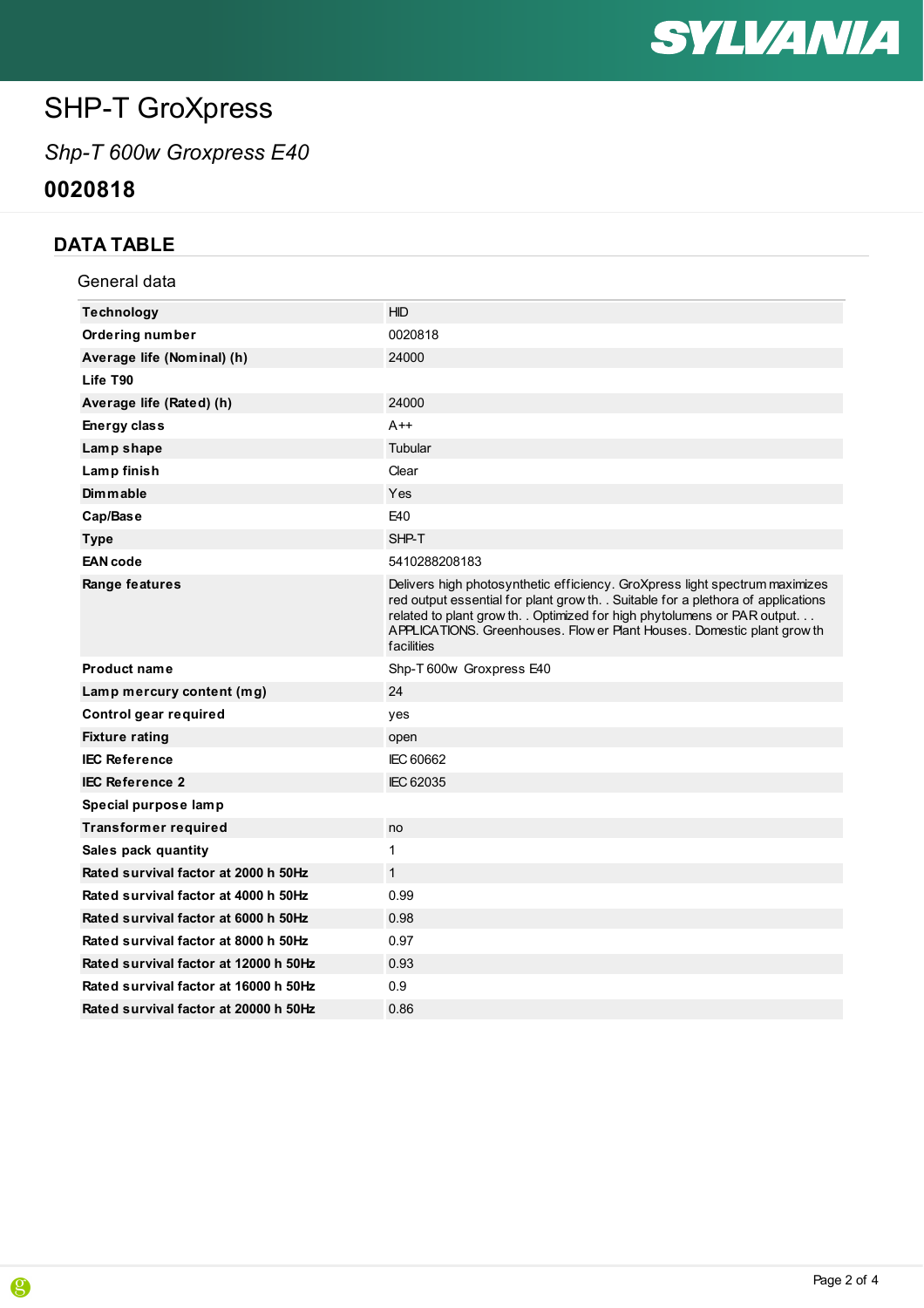

## *Shp-T 600w Groxpress E40* **0020818**

#### Optical data

| CRI (Ra)                                              | 20    |
|-------------------------------------------------------|-------|
| Colour temperature (K)                                | 2050  |
| Luminous flux (Rated) (lm)                            | 90000 |
| Luminous flux (Nominal) (lm)                          | 90000 |
| Ambient temperature for maximum<br>luminous flux (°C) | 25    |
| Rated lumen maint, factor at 2000 h 50Hz              | 0.97  |
| Rated lumen maint, factor at 4000 h 50Hz              | 0.96  |
| Rated lumen maint, factor at 6000 h 50Hz              | 0.95  |
| Rated lumen maint, factor at 8000 h 50Hz              | 0.93  |
| Rated lumen maint, factor at 12000 h 50Hz             | 0.9   |
| Rated lumen maint, factor at 16000 h 50Hz             | 0.88  |
| Rated lumen maint, factor at 20000 h 50Hz             | 0.86  |

#### Electrical data

| kWh per 1000 hours burning time | 660 |
|---------------------------------|-----|
| Efficacy (Rated) (Im/w)         | 145 |
| Watt (Rated) (W)                | 600 |
| Watt (Nominal) (W)              | 600 |
| Voltage (V)                     | 115 |
| Ignition voltage (V)            | 0   |
| Current (A)                     | 5.8 |

### Physical data

| Weight (kg)                                | 0.18                            |
|--------------------------------------------|---------------------------------|
| Lamp Length (mm) - C/L                     | 292                             |
| Max. Lamp Diameter (mm) - D                | 48                              |
| Single packaging type                      | Box/Sleeve                      |
| Single package dimensions (L x W x H) (cm) | $32.80 \times 5.10 \times 5.10$ |
| Outer package dimensions (L x W x H) (cm)  | 35.00 x 17.50 x 22.50           |